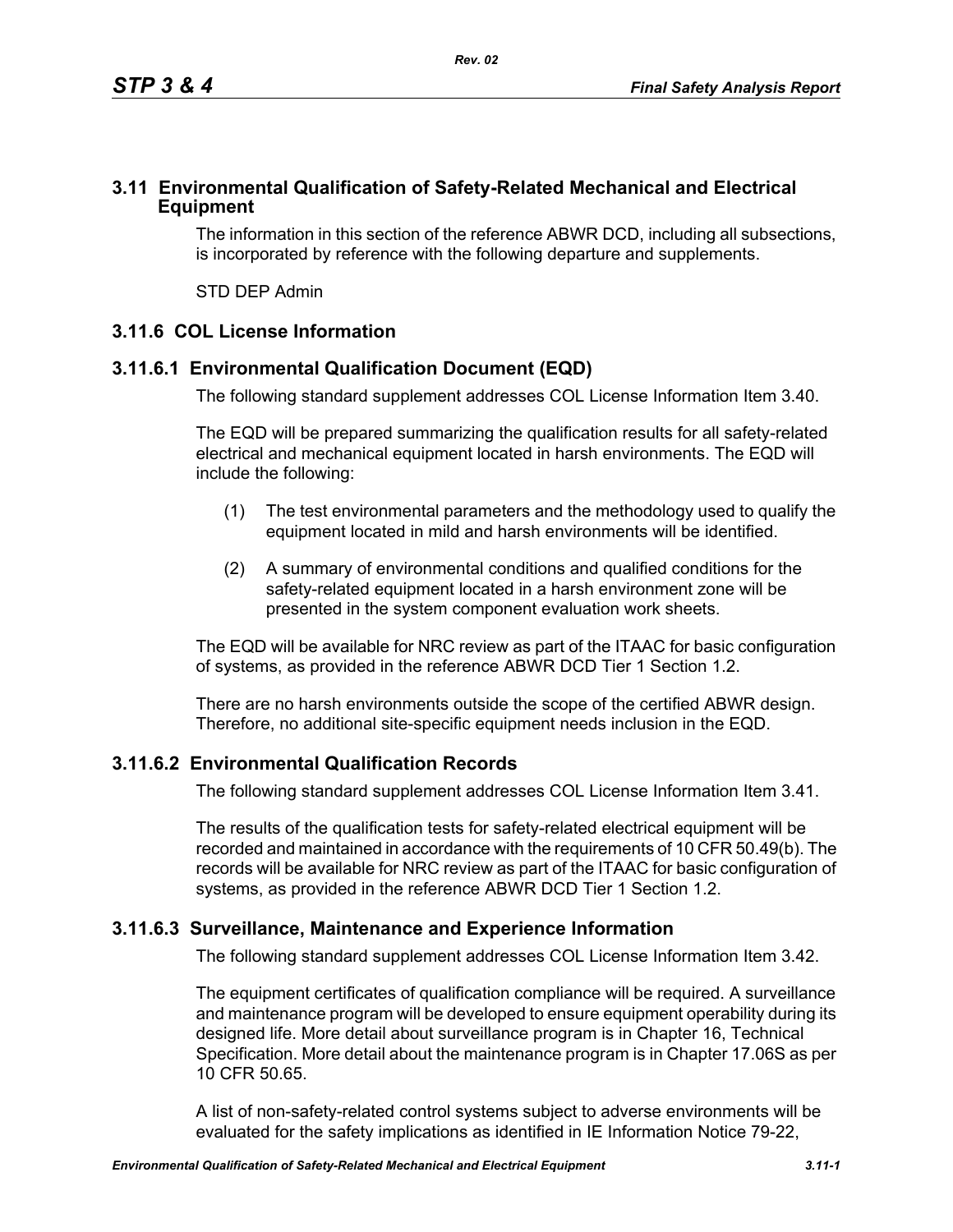Qualification of Control Systems. These are design related considerations that will be factored into the detailed design.The records of evaluation will be available for NRC review as part of the ITAAC for basic configuration of systems, as provided in the reference ABWR DCD Tier 1 Section 1.2.

Issues related to equipment wetting and flooding above the flood level as identified in IE Information Notice 89-63, Possible Submergence of Electrical Circuits Located Above the Flood Level Because of Water Intrusion and Lack of Drainage, are design related considerations that will be factored into the detailed design.The records of evaluation will be available for NRC review as part of the ITAAC for basic configuration of systems, as provided in the reference ABWR DCD Tier 1 Section 1.2.

#### **3.11.6S Qualification of Mechanical Equipment**

To respond to RG 1.206 the following supplemental information is being provided. The process for determining the suitability of environmentally sensitive soft parts in mechanical equipment has been established for all commodities and sub-components of mechanical equipment that perform a safety-related function by adherence to the requirements of NEDE-24326-1-P "General Electric Environmental Qualification Program." This specification invokes the requirements of the applicable IEEE standards (e.g. 323 and 344), which will ensure that any elastomer, seal or lubricant used in mechanical equipment will be capable of performing the respective safety function under the environmental conditions to which it is subjected.

As stated in DCD Chapter 3.11.1, safety-related mechanical equipment are defined and specified in DCD Chapter 3.2. Specifically, for mechanical components, the requirements of DCD Chapter 3.9 ensure that any safety-related function is capable of being performed, including passive functions such as pressure boundary integrity. The documentation requirements of DCD Chapter 3.2.6 and 10CFR50 Appendix B ensure that the materials used will be capable of performing the safety-related functions defined for mechanical equipment and components. These requirements ensure that the constituent parts of a safety-related assembly or component is capable of performing its required function during normal, abnormal, test, design basis accident and post-accident environmental conditions.

#### **3.11.7 Operational Information**

The following site-specific supplement provides an operational program description of the STP 3 & 4 Environmental Qualification (EQ) Program.

The EQ Program for STP 1 & 2 has been reviewed and approved by the NRC (NUREG-0781 Supplement 4) and has been fully implemented. The EQ Program for STP 3 & 4 will be consistent with the STP 1 & 2 Program, taking into consideration the appropriate differences between the existing and new units. The EQ Program prescribes the methodology for performing activities required to establish, maintain, and document the environmental qualification of safety-related equipment as defined in Subsection 3.11.1.